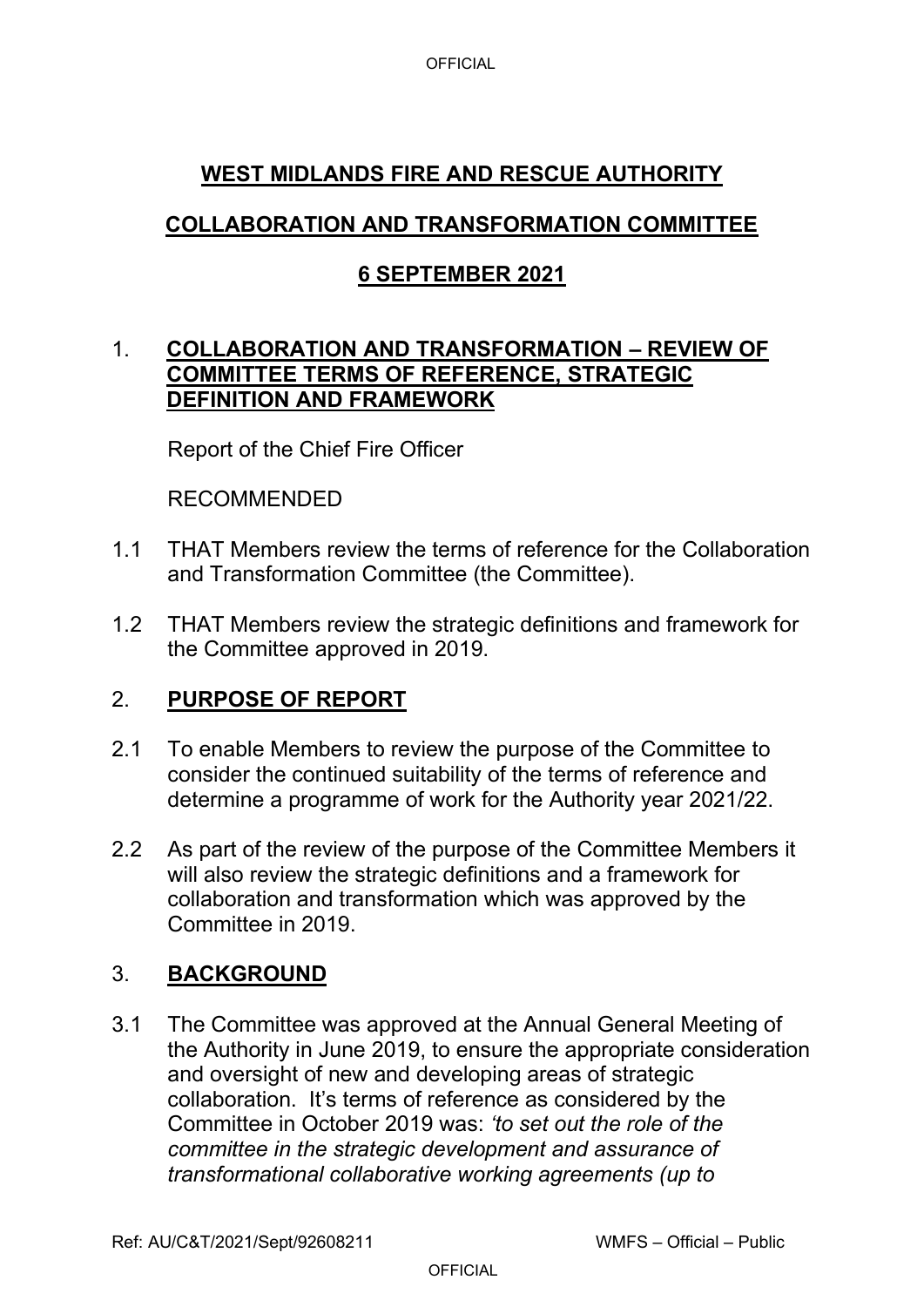*implementation) aligned to the 'Duty to Collaborate' (Policing and Crime Act 2017) and/or the delivery of the Authority's Strategy.'*

- 3.2 The terms of reference for the committee, approved at the Annual General Meeting of the Authority in June 2021, are set out in Appendix 1.
- 3.3 In its November 2019 meeting, the Committee considered and approved definitions for strategic collaboration and transformation, as well as a strategic framework for the consideration of these aligned to its terms of reference.
- 3.4 The basis of this framework centred around the importance of the community benefitting from the effects of collaborative working through ensuring a focus on community risk. The Committee also recognised the benefit of the Service being able to proactively promote workforce skills and abilities to deliver against joint priorities of collaborative partnerships.
- 3.5 The definitions and framework for strategic collaboration and transformation are set out in Appendix 2.
- 3.6 The continuation of a strategic framework for collaboration and transformation will continue to encourage a positive culture of seeking opportunities for closer working with partner agencies. Joint understanding of collaboration and transformation is a critical component to enabling the delivery of our CRMP proposals and future 3 year rolling strategy 2021-24.
- 3.7 Members are asked to consider the approach set out in 2019 as cited in Appendix 2 and its continued suitability as a framework moving forward.

# 4. **EQUALITY IMPACT ASSESSMENT**

In preparing this report an initial Equality Impact Assessment is not required and has not been carried out.

### 5. **LEGAL IMPLICATIONS**

There are no direct legal implications.

### 6. **FINANCIAL IMPLICATIONS**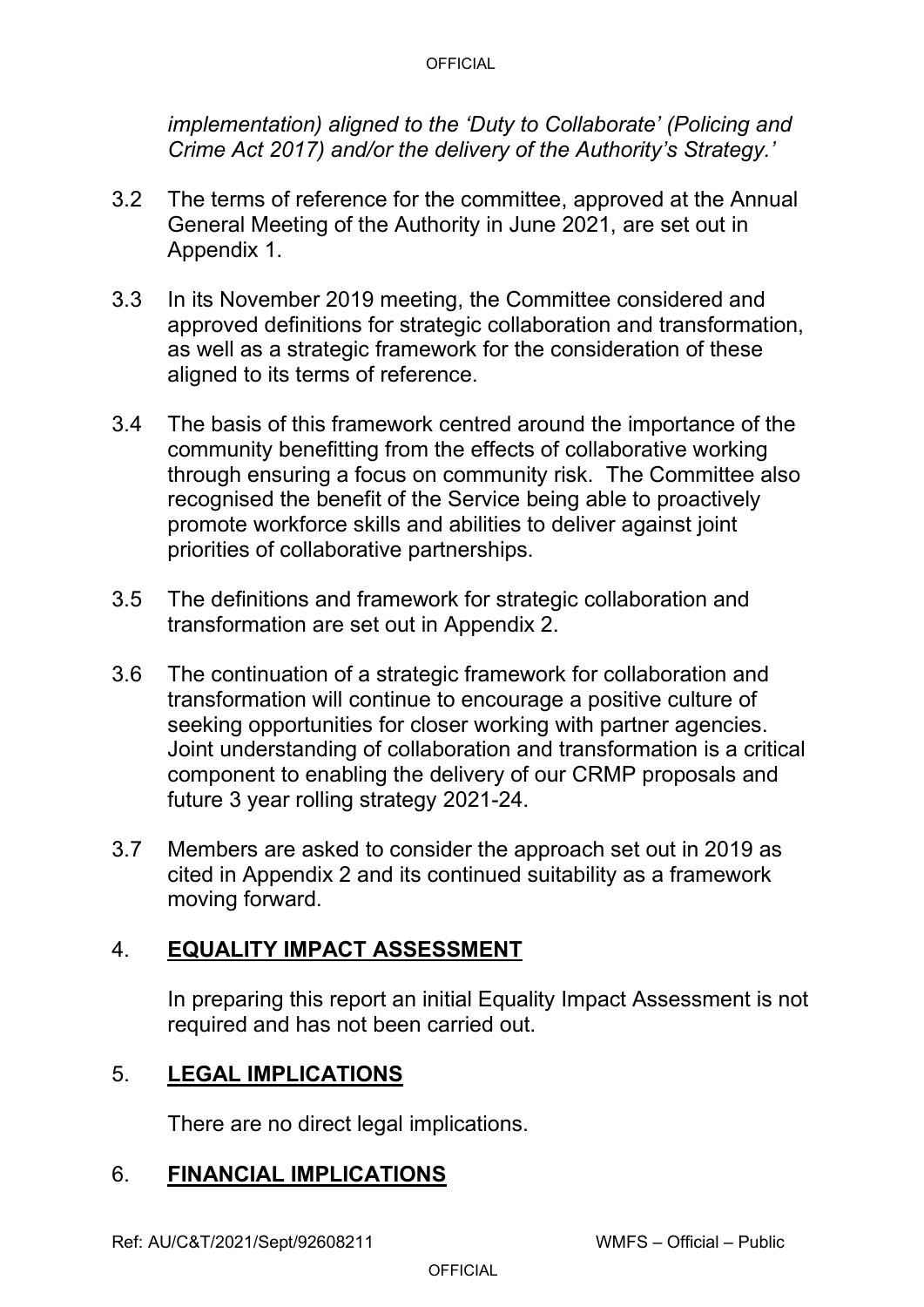There are no direct financial implications.

### 7. **ENVIRONMENTAL IMPLICATIONS**

There are no environmental implications

## **BACKGROUND PAPERS**

[C&T Terms of Reference October 2019](https://wmfs.cmis.uk.com/cmis5/Document.ashx?czJKcaeAi5tUFL1DTL2UE4zNRBcoShgo=m7lxWNH9Gg1htSZ8n603FpWDS6cmkbE1VUhaBDrj5l3Lzw7IQzNZMA%3d%3d&rUzwRPf%2bZ3zd4E7Ikn8Lyw%3d%3d=pwRE6AGJFLDNlh225F5QMaQWCtPHwdhUfCZ%2fLUQzgA2uL5jNRG4jdQ%3d%3d&mCTIbCubSFfXsDGW9IXnlg%3d%3d=hFflUdN3100%3d&kCx1AnS9%2fpWZQ40DXFvdEw%3d%3d=hFflUdN3100%3d&uJovDxwdjMPoYv%2bAJvYtyA%3d%3d=ctNJFf55vVA%3d&FgPlIEJYlotS%2bYGoBi5olA%3d%3d=NHdURQburHA%3d&d9Qjj0ag1Pd993jsyOJqFvmyB7X0CSQK=ctNJFf55vVA%3d&WGewmoAfeNR9xqBux0r1Q8Za60lavYmz=ctNJFf55vVA%3d&WGewmoAfeNQ16B2MHuCpMRKZMwaG1PaO=ctNJFf55vVA%3d)

[C&T report Strategic Direction Nov 2019](https://wmfs.cmis.uk.com/cmis5/Document.ashx?czJKcaeAi5tUFL1DTL2UE4zNRBcoShgo=CUBhMQinUzqB489vs4KEGYdGrIGH95OscSG8WdsFksstnKFphEPEYg%3d%3d&rUzwRPf%2bZ3zd4E7Ikn8Lyw%3d%3d=pwRE6AGJFLDNlh225F5QMaQWCtPHwdhUfCZ%2fLUQzgA2uL5jNRG4jdQ%3d%3d&mCTIbCubSFfXsDGW9IXnlg%3d%3d=hFflUdN3100%3d&kCx1AnS9%2fpWZQ40DXFvdEw%3d%3d=hFflUdN3100%3d&uJovDxwdjMPoYv%2bAJvYtyA%3d%3d=ctNJFf55vVA%3d&FgPlIEJYlotS%2bYGoBi5olA%3d%3d=NHdURQburHA%3d&d9Qjj0ag1Pd993jsyOJqFvmyB7X0CSQK=ctNJFf55vVA%3d&WGewmoAfeNR9xqBux0r1Q8Za60lavYmz=ctNJFf55vVA%3d&WGewmoAfeNQ16B2MHuCpMRKZMwaG1PaO=ctNJFf55vVA%3d)

[Governance of the Authority 2021-2022](https://wmfs.sharepoint.com/sites/fireauthorityreports/Fire%20Authority/2021/21%20June%202021%20-%20AGM/Agenda%20Document%20Pack%20-%20Fire%20Authority%20-%2021_06_2021%20-%20Complete%20Access.pdf)

The contact for this report is Karen Gowreesunker, Strategic Enabler Strategy.

Phil Loach CHIEF FIRE OFFICER